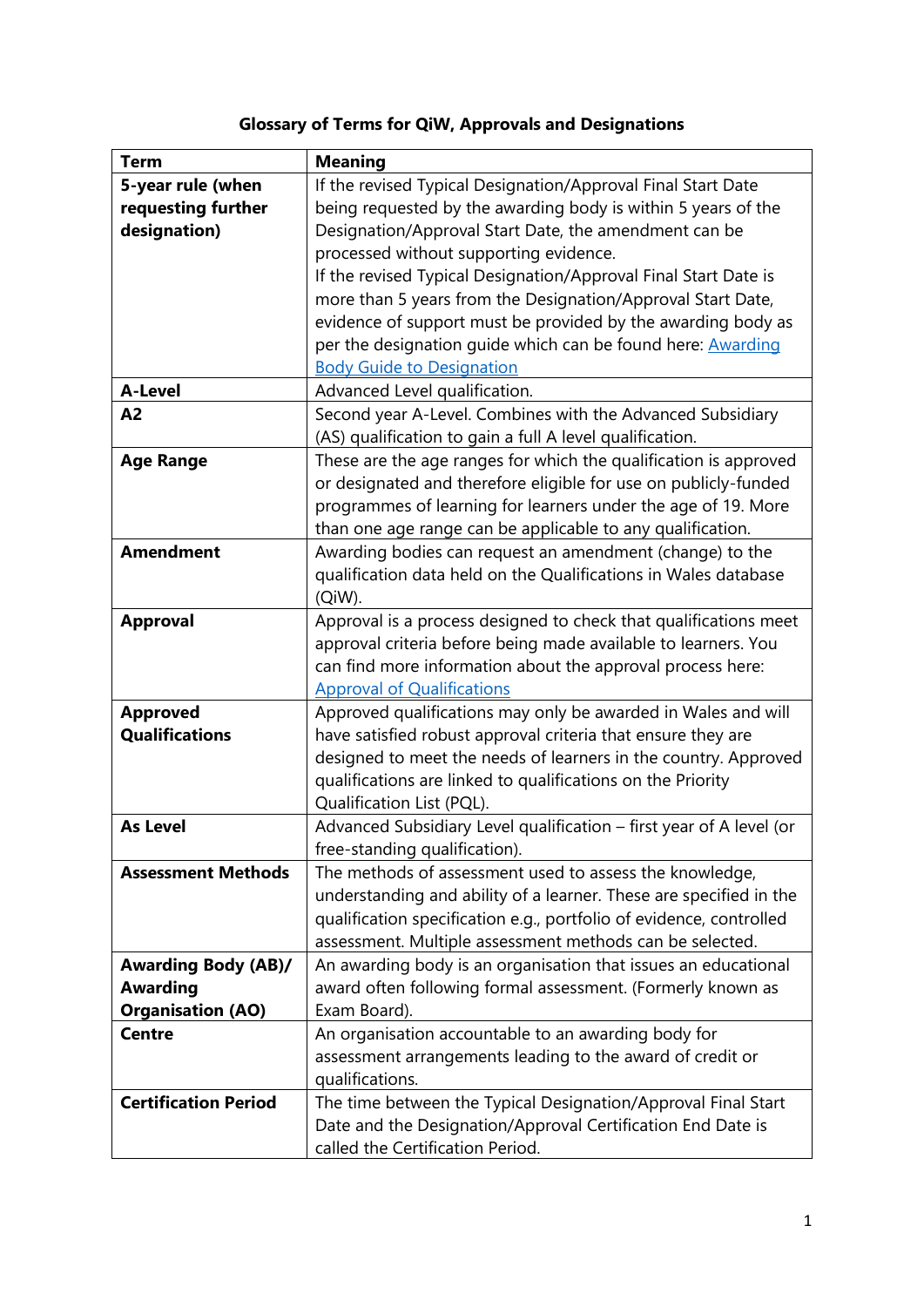| <b>Credit</b>                 | Credit relates to the funding an approved centre may receive for     |
|-------------------------------|----------------------------------------------------------------------|
|                               | teaching the qualification.                                          |
| <b>Curriculum planning</b>    | Curriculum planning is the decision-making process about the         |
|                               | content and the organisation of learning for which a centre is       |
|                               | responsible. For queries regarding Curriculum Planning and           |
|                               | Pre/Post 16 choice please contact 14-19@gov.wales                    |
| <b>Designation/Approval</b>   | The end of the designation/approval period and the final date a      |
| <b>Certification End Date</b> | learner can be certificated for a qualification that is eligible for |
| (DACED)                       | use on publicly funded programmes of learning for learners           |
|                               | under 19; this includes resits.                                      |
| <b>Designation/Approval</b>   | The time between the Designation/Approval Start Date and the         |
| <b>Period</b>                 | Designation/Approval Certification End Date.                         |
| <b>Designation/Approval</b>   | The start of the designation/approval period and the first date      |
| <b>Start Date</b>             | that a learner can start a course leading to a qualification that is |
|                               | eligible for use on publicly funded programmes of learning for       |
|                               | learners under the age of 19.                                        |
| <b>Designation Process</b>    | The process of reviewing qualifications against designation          |
|                               | criteria to ensure that a qualification is fit for purpose and       |
|                               | eligible for use on publicly-funded programmes of learning for       |
|                               | learners under the age of 19 in Wales.                               |
| <b>Designation Guide</b>      | This is used by QW when reviewing a qualifications' eligibility for  |
|                               | designation. This can be found here: <b>Awarding Body Guide to</b>   |
|                               | Designation                                                          |
| <b>Designated</b>             | For a qualification to be 'designated', the qualification must       |
| <b>Qualifications</b>         | meet the designation criteria. Once designated, a qualification      |
|                               | becomes available on publicly funded programmes of learning          |
|                               | in Wales for learners under the age of 19.                           |
| <b>E-Assessment</b>           | The end-to-end electronic processes where ICT is used for the        |
|                               | presentation of assessment activity and the recording of             |
|                               | responses.                                                           |
|                               | This includes the end-to-end assessment process from the             |
|                               | perspective of learners, tutors, learning establishments, awarding   |
|                               | organisations, regulators, and the public.                           |
| <b>Entry Level</b>            | Applies to learners not ready for GCSE level qualifications.         |
| <b>EQF Level</b>              | This is the comparison to the European Qualification Framework.      |
|                               | In QiW, this field is automatically generated from the               |
| <b>Evidence of demand</b>     | Qualification Level field.                                           |
|                               | Awarding bodies are asked to provide this to prove that there is     |
|                               | sufficient demand for the qualification in Wales from an             |
|                               | approved centre. This is used to assist the application for the      |
|                               | designation of a qualification.                                      |
|                               | Rules about our evidence requirements can be found in the            |
|                               | designation guide.                                                   |
| <b>Evidence of</b>            | Awarding bodies are asked to provide this to prove that there is     |
| professional support          | sufficient support for the qualification in Wales from relevant      |
|                               | end-users or stakeholders. This is used to support the               |
|                               | application for the designation or extension of a qualification.     |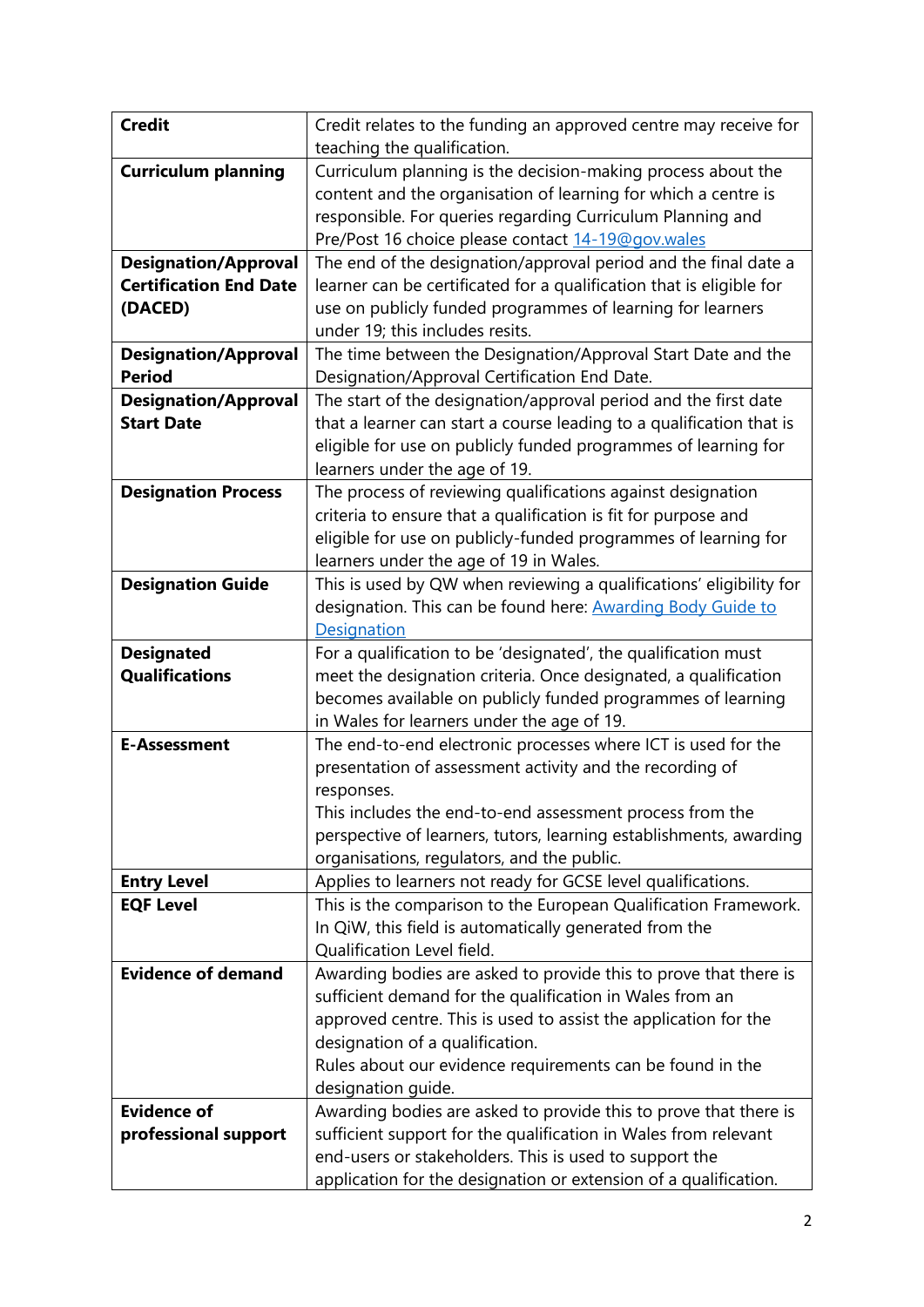|                              | Rules about our evidence requirements can be found in the             |
|------------------------------|-----------------------------------------------------------------------|
|                              | <b>Awarding Body Guide to Designation</b>                             |
| For inclusion in             | An indicator as to whether the qualification is to be included        |
| Apprenticeship               | within apprenticeship frameworks in Wales. The following              |
| frameworks?                  | website will be used to reference this: Frameworks Library            |
| <b>Further designation</b>   | The extension of the end dates on a designated qualification. To      |
|                              | do this, awarding bodies must submit an amendment request             |
|                              | through QiW and attach any required evidence as outlined in           |
|                              | our awarding body quide to designation which can be found             |
|                              | here: <b>Awarding Body Guide to Designation</b>                       |
| <b>FE</b>                    | Further Education is education that is below degree level for         |
|                              | people above school age.                                              |
| <b>GCSE AS/A Level</b>       | General Certificate of Education AS/A level                           |
| <b>GCSE</b>                  |                                                                       |
|                              | General Certificate of Secondary Education                            |
| <b>General Qualification</b> | We consider general qualifications to be those that assess            |
| (GQ)                         | knowledge and understanding in a chosen subject. These are            |
|                              | generally GCSE, GCE (A-levels) and Welsh Baccalaureate                |
|                              | qualifications.                                                       |
| <b>Vocational</b>            | We consider vocational qualifications to be those that assess         |
| <b>Qualification (VQ)</b>    | knowledge, understanding and/or skills that relate explicitly to      |
|                              | the world of work                                                     |
| <b>Grading Scale</b>         | This is the scale for how the qualification is to be graded. For      |
|                              | example: Pass, Merit and Distinction or A*-G.                         |
| <b>Guided Learning</b>       | The guided learning hours for a qualification are a notional          |
| <b>Hours (GLH)</b>           | measure of the substance of a qualification i.e. the amount of        |
|                              | time necessary to learn it effectively.                               |
|                              | It is a Welsh Government requirement that the mean GLH of any         |
|                              | qualification regulated in Wales is recorded on QiW.                  |
| HE                           | Higher education is tertiary education leading to award of an         |
|                              | academic degree. Higher education, also called post-secondary         |
|                              | education, third-level or tertiary education, is an optional final    |
|                              | stage of formal learning that occurs after completion of              |
|                              | secondary education                                                   |
| <b>IVET/CVET</b>             | <b>IVET</b> = Initial Vocational Education and Training also known as |
|                              | Introductory Vocational.                                              |
|                              | These qualifications are suitable for learners of all ages and        |
|                              | abilities. These qualifications are available to pre-16 learners.     |
|                              |                                                                       |
|                              | <b>CVET</b> = Continued Vocational Education and Training also        |
|                              | known as Occupational Competence. These qualifications are            |
|                              | designed for learners over the age of 16. These qualifications are    |
|                              | not available to pre 16 learners.                                     |
| Language                     | This is the language medium that assessment of the qualification      |
|                              | is made available through e.g. English and Welsh or Welsh only.       |
| <b>Learning Provider</b>     | A school, college, training centre, or workplace offering             |
|                              | educational opportunities. These are often referred to as             |
|                              | 'Centres' and will be subject to contractual obligations with the     |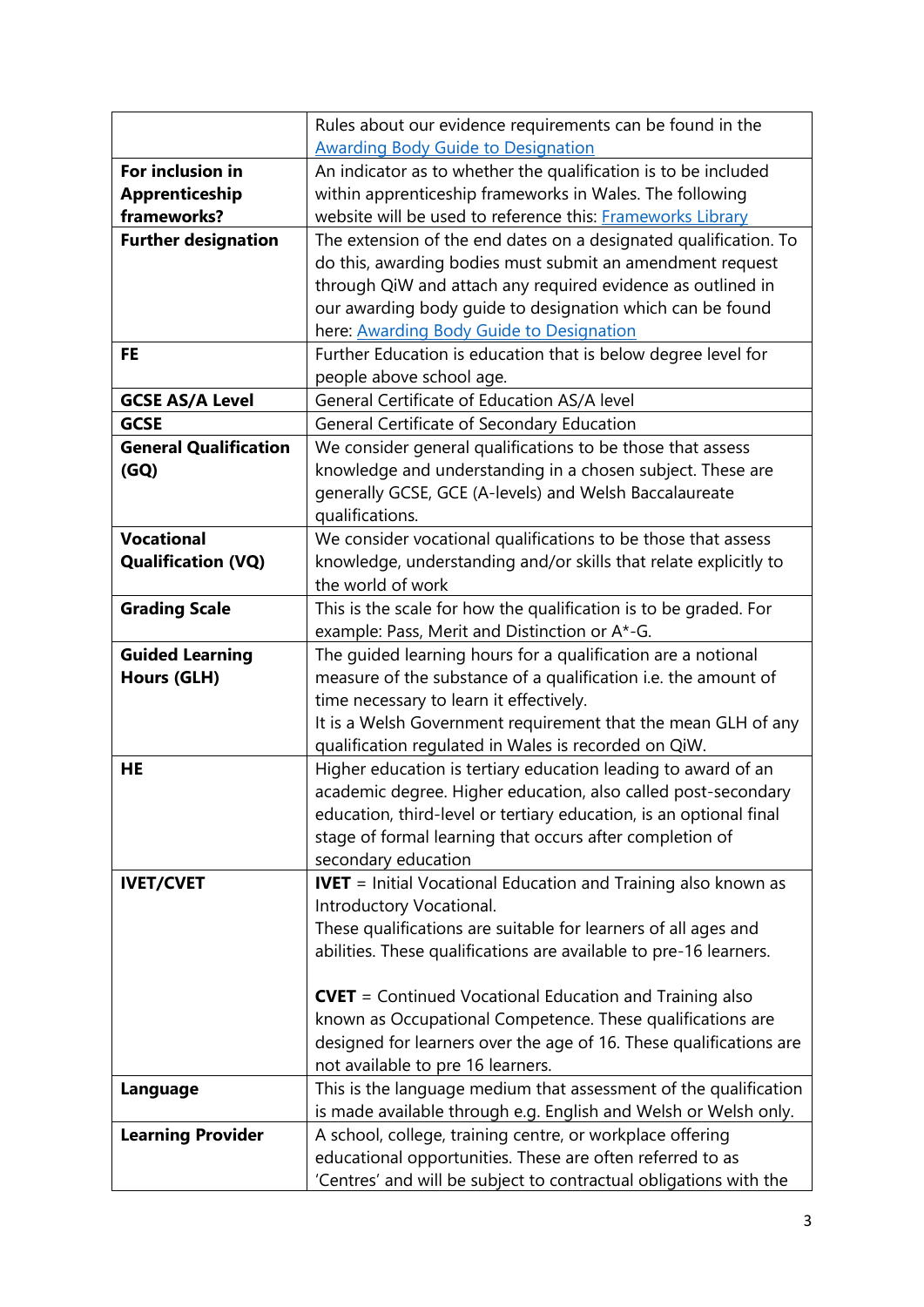|                               | awarding body responsible for the award of the qualifications        |
|-------------------------------|----------------------------------------------------------------------|
|                               | offered.                                                             |
| <b>Live</b>                   | A qualification remains 'Live' in QiW until the Typical              |
|                               | Designation/Approval Final Start Date passes. Awarding bodies        |
|                               | receive an email from QiW 6 months prior to the Typical              |
|                               | Designation/Approval Final Start Date so that a decision can be      |
|                               | made as to whether the qualification needs to be extended,           |
|                               | changed to other regulated or withdrawn and archived.                |
| <b>National Vocational</b>    | NVQs are based on National Occupational Standards (NOS).             |
| <b>Qualifications</b>         | They are qualifications that cover all the main aspects of a         |
|                               | specific occupation, including current best practice, the ability to |
|                               | adapt to future requirements and the knowledge and                   |
|                               | understanding that underpin competent performance.                   |
| <b>National</b>               | These standards are statements of performance that describe          |
| <b>Occupational</b>           | what competent people in a particular occupation are expected        |
| <b>Standards (NOS)</b>        | to be able to do.                                                    |
| <b>Ofqual</b>                 | Office of Qualifications and Examination Regulation. The             |
|                               | organisation that regulates qualifications, exams, and tests in      |
|                               | England.                                                             |
| <b>Other Regulated (OR)</b>   | Qualifications which are regulated by Qualifications Wales but       |
| <b>Qualifications</b>         | are not approved/designated and therefore are not eligible for       |
|                               | use on publicly-funded programmes of learning for learners           |
|                               | under the age of 19 in Wales.                                        |
| <b>Pathway</b>                | A specific route of courses taken by a student to gain entry to a    |
|                               | higher course or towards a final qualification.                      |
| <b>Priority Qualification</b> | A list which identifies qualifications for priority approval. All    |
| List (PQL)                    | qualifications must be approved or designated by Qualifications      |
|                               | Wales before the subjects can receive funding for teaching in        |
|                               | schools and colleges.                                                |
| <b>Purpose</b>                | The qualification purpose conveys information on what a              |
|                               | qualification is primarily designed to do rather than what it may    |
|                               | be used for e.g. "Prepare for further learning or training and/or    |
|                               | develop knowledge and/or skills in a subject area".                  |
| <b>Professional Body</b>      | A body or group involved in the same profession, formed usually      |
|                               | to maintain standards, and represent the profession in               |
|                               | discussions with other bodies, professionals, or organisations.      |
| <b>Qualifications Wales</b>   | The Qualifications Wales Act was established by the National         |
| <b>Act, 2015 (The Act)</b>    | Assembly for Wales in 2015 with the principal aims of:               |
|                               | 1. Ensuring that qualifications, and the qualification system, are   |
|                               | effective for meeting the reasonable needs of learners in            |
|                               | Wales;                                                               |
|                               | 2. Promoting public confidence in qualifications and the Welsh       |
|                               | qualification system.' A copy of The Act can be found here: The      |
|                               | <b>Qualifications Wales Act, 2015</b>                                |
| <b>Qualification</b>          | This is a qualification reference applied to qualifications that are |
| <b>Approval Number</b>        | regulated by Ofqual.                                                 |
| (QAN)                         |                                                                      |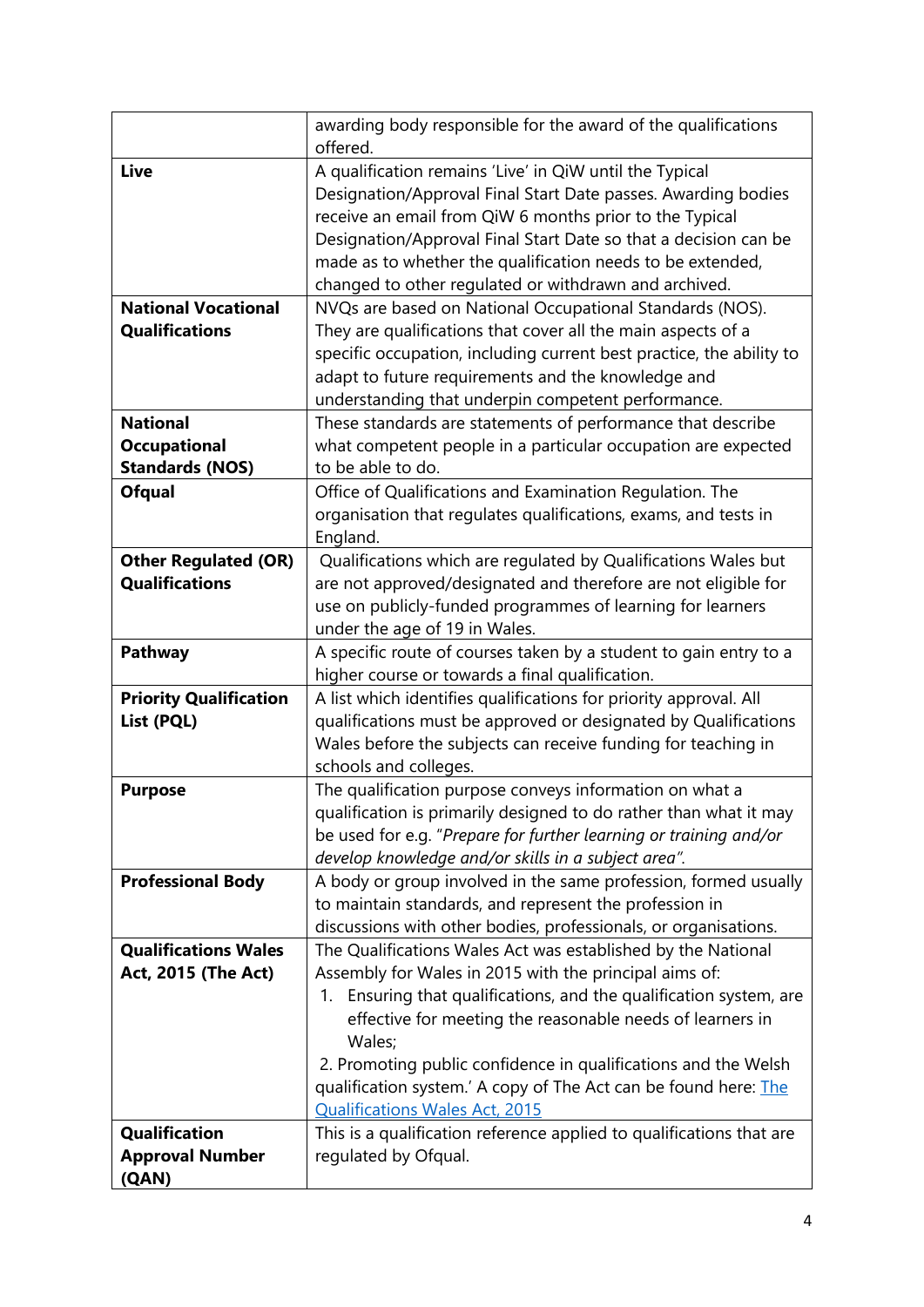| <b>Qualifications in</b>                  |                                                                                                                                      | QiW is a comprehensive source of information on approved,           |                  |                                                                      |
|-------------------------------------------|--------------------------------------------------------------------------------------------------------------------------------------|---------------------------------------------------------------------|------------------|----------------------------------------------------------------------|
| <b>Wales database (QiW)</b>               | designated and other regulated qualifications that are available                                                                     |                                                                     |                  |                                                                      |
|                                           | to learners in Wales.                                                                                                                |                                                                     |                  |                                                                      |
| QiW User/s                                | Any person or groups of people who use QiW.                                                                                          |                                                                     |                  |                                                                      |
| <b>Qualification</b>                      |                                                                                                                                      | An award made by an awarding body to demonstrate a learner's        |                  |                                                                      |
|                                           | achievement of competence.                                                                                                           |                                                                     |                  |                                                                      |
| <b>Qualification Level</b>                | This shows the level of attainment a qualification represents.                                                                       |                                                                     |                  |                                                                      |
|                                           |                                                                                                                                      | Level 1 is equivalent to a grade D-G at GCSE, Level 2 is            |                  |                                                                      |
|                                           |                                                                                                                                      |                                                                     |                  |                                                                      |
|                                           | equivalent to a grade A*-C at GCSE and Level 3 is equivalent to<br>an A level. The set of levels used in Wales is part of the Credit |                                                                     |                  |                                                                      |
|                                           | and Qualifications Framework for Wales. The Credit and                                                                               |                                                                     |                  |                                                                      |
|                                           |                                                                                                                                      |                                                                     |                  |                                                                      |
|                                           | Qualifications Framework for Wales (CQFW) has been aligned<br>with the European Qualifications Framework (EQF). See table            |                                                                     |                  |                                                                      |
|                                           |                                                                                                                                      | below for equivalences across the frameworks:                       |                  |                                                                      |
|                                           |                                                                                                                                      |                                                                     |                  |                                                                      |
|                                           |                                                                                                                                      | <b>CQFW Level</b>                                                   | <b>EQF Level</b> |                                                                      |
|                                           |                                                                                                                                      | <b>Entry Level</b>                                                  | 1                |                                                                      |
|                                           |                                                                                                                                      | Level 1                                                             | $\overline{c}$   |                                                                      |
|                                           |                                                                                                                                      | Level 1/2                                                           | 2/3              |                                                                      |
|                                           |                                                                                                                                      | Level <sub>2</sub>                                                  | 3                |                                                                      |
|                                           |                                                                                                                                      | Level 3                                                             | 4                |                                                                      |
|                                           |                                                                                                                                      | Level 4                                                             | 5                |                                                                      |
|                                           |                                                                                                                                      | Level 5                                                             | 5                |                                                                      |
|                                           |                                                                                                                                      | Level 6                                                             | 6                |                                                                      |
|                                           |                                                                                                                                      | Level 7                                                             | 7                |                                                                      |
|                                           |                                                                                                                                      | Level 8                                                             | 8                |                                                                      |
| Qualification                             |                                                                                                                                      | This is the specification for the qualification supplied by the     |                  |                                                                      |
| <b>Specification</b>                      | awarding body and outlines the objectives and outcomes of the                                                                        |                                                                     |                  |                                                                      |
|                                           | qualification, along with a detailed statement defining the                                                                          |                                                                     |                  |                                                                      |
|                                           | purpose, content, structure, and assessment arrangements for a                                                                       |                                                                     |                  |                                                                      |
|                                           | qualification.                                                                                                                       |                                                                     |                  |                                                                      |
| <b>Qualification Sub-</b><br><b>Level</b> |                                                                                                                                      | This is to classify Entry level qualification onto level 1, 2 or 3. |                  |                                                                      |
| <b>Qualification Title</b>                |                                                                                                                                      |                                                                     |                  | This allows the qualification to be easily identified in relation to |
|                                           |                                                                                                                                      | the subject matter or content. The title must include the           |                  |                                                                      |
|                                           |                                                                                                                                      | following: Name of awarding body, level of the qualification,       |                  |                                                                      |
|                                           |                                                                                                                                      | type of qualification (where applicable) and a CONCISE              |                  |                                                                      |
|                                           |                                                                                                                                      | indication of the content of the qualification. Please refer to     |                  |                                                                      |
|                                           |                                                                                                                                      | Condition E2 of the General Conditions of Recognition.              |                  |                                                                      |
| <b>Qualification Type</b>                 |                                                                                                                                      | This is the type of specification the qualification is written to   |                  |                                                                      |
|                                           | meet e.g., GCSE, A level.                                                                                                            |                                                                     |                  |                                                                      |
| <b>Qualifications</b>                     |                                                                                                                                      |                                                                     |                  |                                                                      |
| <b>Regulator</b>                          | An organisation which monitors and maintains standards for<br>external qualifications, for example, Qualifications Wales, Ofqual     |                                                                     |                  |                                                                      |
|                                           |                                                                                                                                      | (in England), CCEA (in Northern Ireland) and SQA (Scotland).        |                  |                                                                      |
| <b>Qualifications Wales</b>               | Regulator of all non-degree qualifications and the qualifications                                                                    |                                                                     |                  |                                                                      |
|                                           |                                                                                                                                      | system in Wales.                                                    |                  |                                                                      |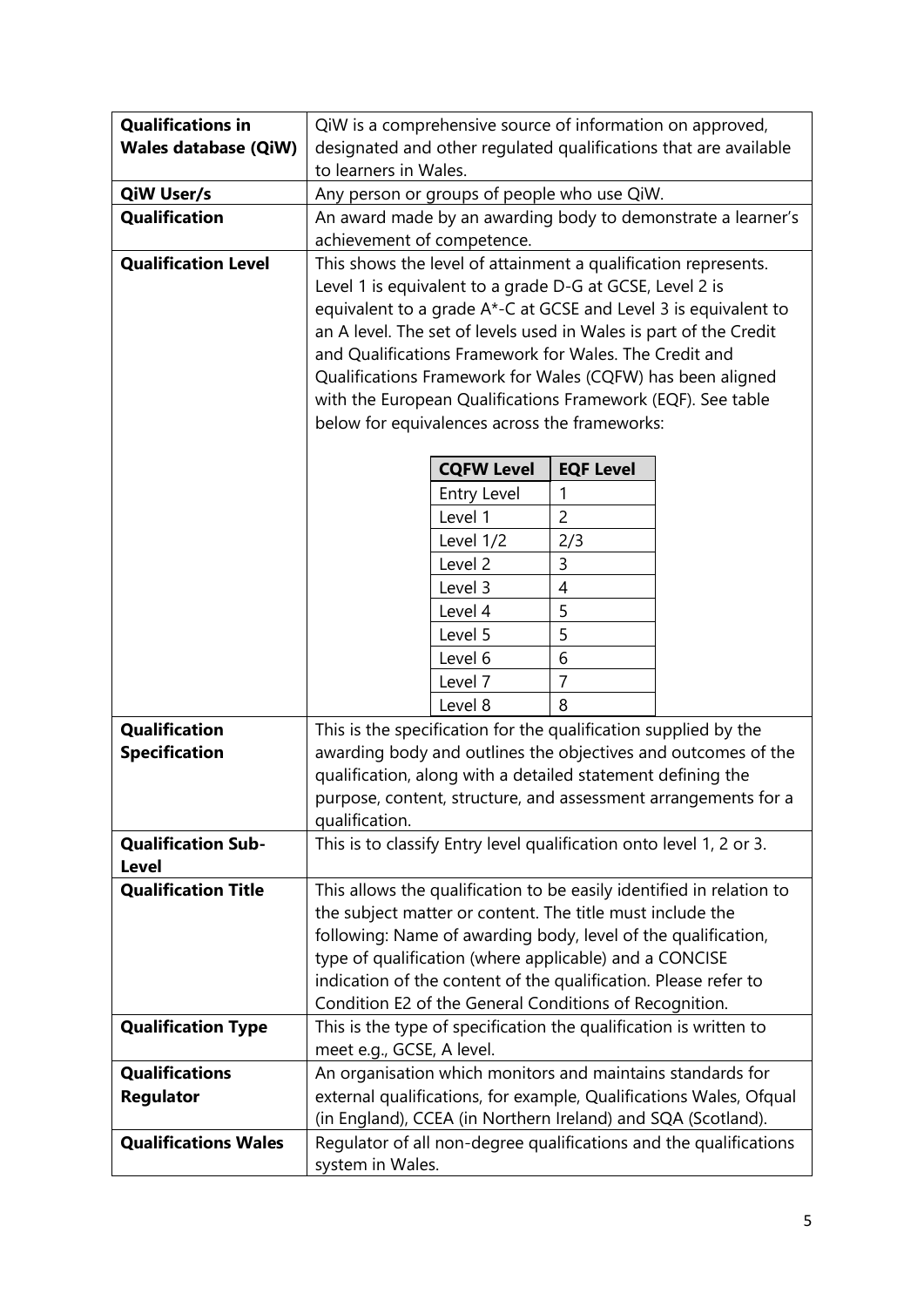| QW                           | The unique number that each qualification submitted to QiW is            |
|------------------------------|--------------------------------------------------------------------------|
| <b>Approval/Designation</b>  | allocated.                                                               |
| <b>Number</b>                |                                                                          |
| <b>Refer back</b>            | A qualification may be referred back to an awarding body if              |
|                              | there are anomalies with the information when checked against            |
|                              | the designation/approval criteria and/or if there is insufficient        |
|                              | evidence to enable QW to designate or approve the qualification          |
|                              | to make it available in QiW.                                             |
| <b>Register of Regulated</b> | This is a list of Regulated Awarding Bodies and their Regulated          |
| <b>Qualifications (The</b>   | Qualifications. The register includes GCSE, A level, AS level and        |
| <b>Register)</b>             | vocational (work related) qualifications in England (as regulated        |
|                              | by Ofqual) and Northern Ireland (as regulated by CCEA) This              |
|                              | data is held and maintained by Ofqual and is completely                  |
|                              | separate to the QiW database. The register can be found here:            |
|                              | https://register.ofqual.gov.uk/                                          |
| <b>Regulated</b>             | All non-degree qualifications (whether approved, designated, or          |
| qualifications               | other regulated) that are offered for award by an awarding body          |
|                              | recognised by Qualifications Wales (unless either an awarding            |
|                              | body has surrendered its recognition in respect of that                  |
|                              | qualification, or if an awarding body excluded that qualification        |
|                              | from the scope of its recognition by notifying Welsh                     |
|                              | Government prior to 21 September 2015).                                  |
| <b>Regulation End Date</b>   | The final date Qualifications Wales would regulate the                   |
|                              | qualification.                                                           |
| <b>Restriction</b>           | Section 14 of the Act allows Qualifications Wales to restrict a          |
|                              | qualification that is on the Priority Qualifications List ("the List").1 |
|                              | Qualifications Wales may consider whether to apply a restriction         |
|                              | to a qualification on the List. A restriction will limit the number      |
|                              | of forms (or 'versions') of a qualification that may be approved         |
|                              | at any time.                                                             |
| <b>Review Type</b>           | This is the type of qualification held in QiW, these are: Approved       |
|                              | - the qualification should appear on the priority qualifications list    |
|                              | PQL for approval qualifications and are funded by the Welsh              |
|                              | Government; Designated - for qualifications to be used on                |
|                              | publicly funded programmes of learning for learners under the            |
|                              | age of 19 in Wales; Other regulated - qualifications regulated by        |
|                              | Qualifications Wales but are not approved/designated and                 |
|                              | therefore are not eligible for use on publicly-funded                    |
|                              | programmes of learning for learners under the age of 19 in               |
|                              | Wales.                                                                   |
| <b>Sector Reviews</b>        | Sectoral Review is the key method by which QW are                        |
|                              | approaching the review and reform of vocational qualifications           |
|                              | in Wales. More information on sector review strategies,                  |
|                              | processes and timelines can be found here:                               |
|                              |                                                                          |
|                              | https://www.qualificationswales.org/english/qualifications/vocati        |
|                              | onal-qualifications/sector-reviews/                                      |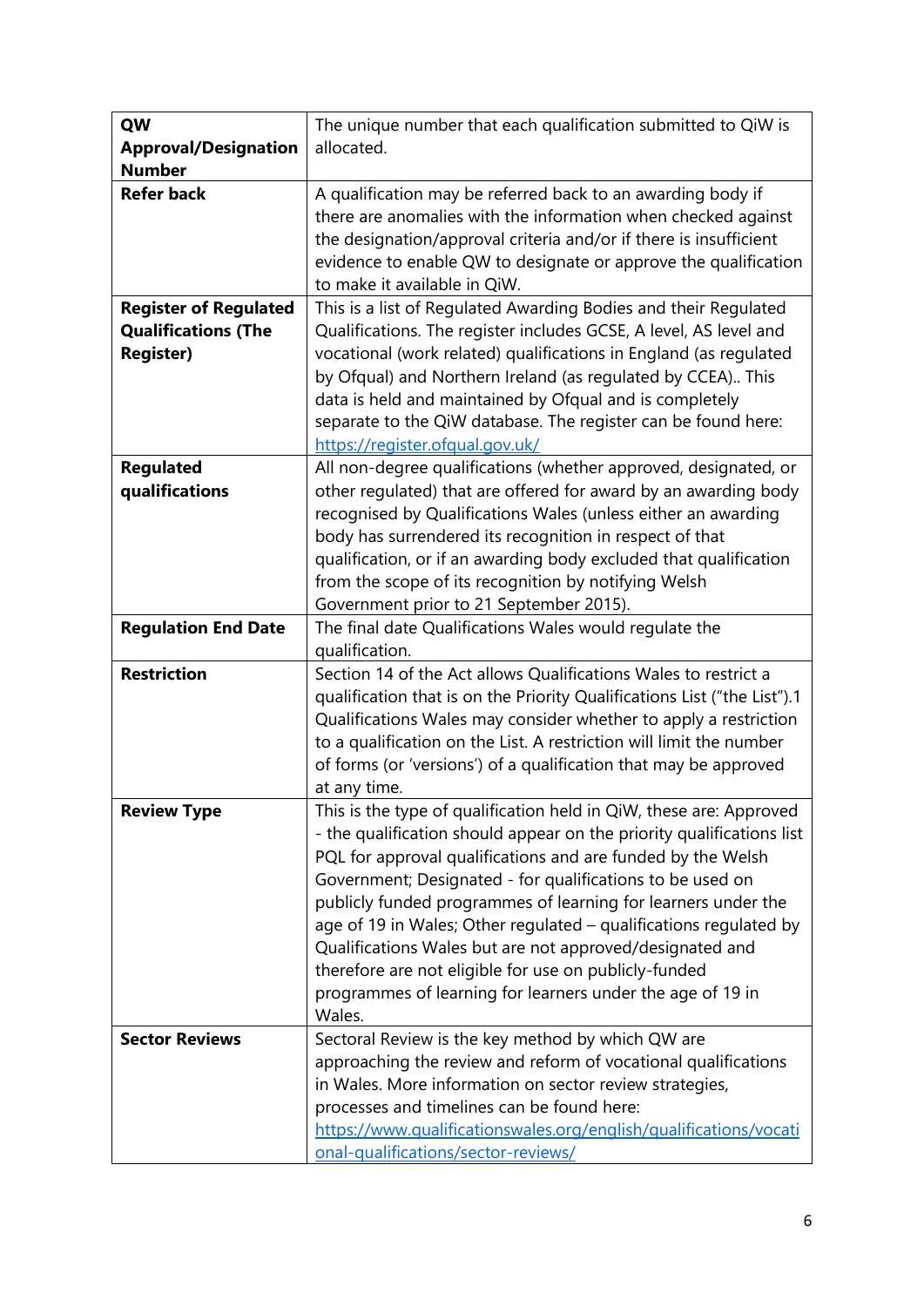| <b>Sector Subject Area</b>  | Sector subject areas are the series of categories based on         |
|-----------------------------|--------------------------------------------------------------------|
|                             | industry sectors and academic subjects used to classify            |
|                             | qualifications e.g., a qualification may come into the category    |
|                             | Science and Mathematics or Health, Public Services and Care        |
| <b>The Standard</b>         | The Standard Conditions contain the rules that all awarding        |
| <b>Conditions of</b>        | bodies and their qualifications must meet when offering            |
| <b>Recognition (SCoR)</b>   | qualifications to learners in Wales. All regulated awarding bodies |
|                             | have a legal requirement to comply with these rules on an          |
|                             | ongoing basis. A copy of the SCoR can be found here: Standard      |
|                             | <b>Conditions of Recognition.</b>                                  |
| <b>Sub - Sector Subject</b> | Sub sector areas are the second tier of categories based on        |
| Area                        | industry sectors and academic subjects used to classify            |
|                             | qualifications. For example, if the SSA (Sector Subject Area) is   |
|                             | 8. Leisure, travel, and tourism the Sub-Sector Subject Area        |
|                             | could be 8.1 Sport, leisure, and recreation.                       |
| <b>Submission details</b>   | Awarding bodies provide an email address for any notifications     |
| issued to:                  | regarding a designation or approval submission to be sent to.      |
| <b>Sub-Purpose</b>          | The sub-purpose conveys information on what a qualification is     |
|                             | designed to do rather than what it may be used for.                |
| <b>Suite</b>                | This refers to a group of qualifications within the same sector.   |
|                             | They are usually specified as Award, Certificate, Diploma but      |
|                             | there are also others included in some suites such as              |
|                             | Foundation, Extended Award, Extended Certificate, Extended         |
|                             | Diploma.                                                           |
| <b>Supporting</b>           | This is the evidence of demand and support that awarding           |
| <b>Documents</b>            | bodies provide to ensure qualifications meet the criteria for      |
|                             | approval/designation. Evidence can be in the form of an email or   |
|                             | formal letter; one to demonstrate demand in Wales and one to       |
|                             | show professional support for the qualification.                   |
| <b>Surrender</b>            | The decision made by an awarding body to cease to be               |
|                             | recognised by Qualifications Wales.                                |
| <b>Standard Conditions</b>  | All conditions to which an awarding body's recognition is subject  |
| of Recognition (SCoR)       | (including standard conditions imposed under Schedule 3 of the     |
|                             | Qualifications Wales Act 2015). The conditions are set out here:   |
|                             | <b>Standard Conditions of Recognition.</b>                         |
| <b>Total Qualification</b>  | Total Qualification Time is the number of notional hours which     |
| Time (TQT)                  | represents an estimate of the total amount of time that could      |
|                             | reasonably be expected to be required for a learner to achieve a   |
|                             | qualification.                                                     |
| <b>Typical</b>              | The final date that a learner can start a course leading to a      |
| <b>Designation/Approval</b> | qualification that is eligible for use on publicly funded          |
| <b>Final Start Date</b>     | programmes of learning for learners under the age of 19, based     |
|                             | on a typical delivery model.                                       |
| <b>Validation Check</b>     | These are the formal checks on the data populated on the QiW       |
|                             | form submitted by awarding bodies wishing to designate a           |
|                             | qualification.                                                     |